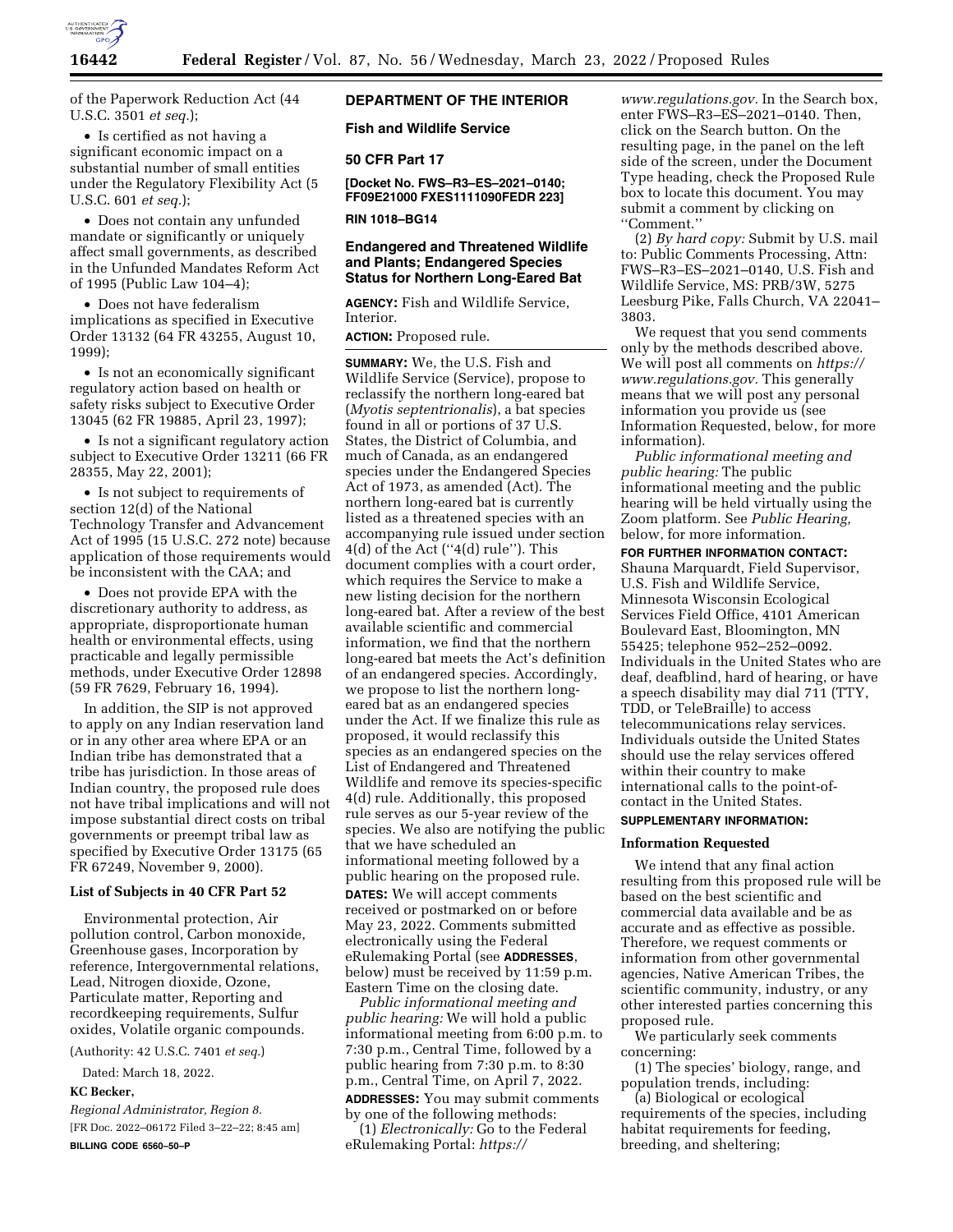(b) Genetics and taxonomy;

(c) Historical and current range, including distribution patterns;

(d) Historical and current population levels, and current and projected trends; and

(e) Past and ongoing conservation measures for the species, its habitat, or both.

(2) Factors that may affect the continued existence of the species, which may include habitat modification or destruction, overutilization, disease, predation, the inadequacy of existing regulatory mechanisms, or other natural or manmade factors.

(3) Biological, commercial trade, or other relevant data concerning any threats (or lack thereof) to this species and existing regulations that may be addressing those threats.

(4) Additional information concerning the historical and current status, range, distribution, and population size of this species, including the locations of any additional populations of this species.

Please include sufficient information with your submission (such as scientific journal articles or other publications) to allow us to verify any scientific or commercial information you include.

Please note that submissions merely stating support for, or opposition to, the action under consideration without providing supporting information, although noted, will not be considered in making a determination, as section 4(b)(1)(A) of the Act directs that determinations as to whether any species is an endangered or a threatened species must be made ''solely on the basis of the best scientific and commercial data available.''

You may submit your comments and materials concerning this proposed rule by one of the methods listed in **ADDRESSES**. We request that you send comments only by the methods described in **ADDRESSES**.

If you submit information via *[https://](https://www.regulations.gov) [www.regulations.gov,](https://www.regulations.gov)* your entire submission—including any personal identifying information—will be posted on the website. If your submission is made via a hardcopy that includes personal identifying information, you may request at the top of your document that we withhold this information from public review. However, we cannot guarantee that we will be able to do so. We will post all hardcopy submissions on *[https://www.regulations.gov.](https://www.regulations.gov)* 

Comments and materials we receive, as well as supporting documentation we used in preparing this proposed rule, will be available for public inspection on *[https://www.regulations.gov.](https://www.regulations.gov)* 

Because we will consider all comments and information we receive

during the comment period, our final determination may differ from this proposal. Based on the new information we receive (and any comments on that new information), we may conclude that the species should remain listed as a threatened species instead of reclassified as an endangered species, or we may conclude that the species does not warrant listing as either an endangered species or a threatened species.

#### *Public Hearing*

Section 4(b)(5) of the Act provides for a public hearing on this proposal, if requested. For the immediate future, we will provide these public hearings using webinars that will be announced on the Service's website, in addition to the **Federal Register**. The use of these virtual public hearings is consistent with our regulations at 50 CFR 424.16(c)(3). See **DATES** and **ADDRESSES** for information on a public hearing that we have scheduled for this rulemaking action.

### **Previous Federal Actions**

On October 2, 2013, we proposed to list the northern long-eared bat as an endangered species under the Act (78 FR 61046); please refer to that proposed rule for a detailed description of previous Federal actions concerning this species.

On January 16, 2015, we proposed to create a 4(d) rule to provide measures that are necessary and advisable to provide for the conservation of the northern long-eared bat should we determine the species warrants listing as a threatened species under the Act (80 FR 2371). That document also reopened the public comment period on the October 2, 2013, proposed rule for another 60 days, ending on March 17, 2015.

On April 2, 2015, we finalized a rule listing the northern long-eared bat as a threatened species and established an interim 4(d) rule for the species (80 FR 17974). We solicited public comment on the interim 4(d) rule for 90 days, ending on July 1, 2015. On January 14, 2016, we finalized the 4(d) rule for the northern long-eared bat (81 FR 1900). On April 27, 2016, we published a not-prudent determination for critical habitat (81 FR 24707).

A January 28, 2020, court order requires the Service to make a new listing decision for the northern longeared bat (*Center for Biological Diversity*  v. *Everson,* 435 F. Supp. 3d. 69 (D.D.C. 2020)). The court order remanded our April 2, 2015, listing decision (80 FR 17974) but did not vacate that rule. This

document complies with the court order.

### **Supporting Documents**

A species status assessment (SSA) team prepared an SSA report for the northern long-eared bat (Service 2021, entire). The SSA report represents a compilation of the best scientific and commercial data available concerning the status of the species, including the impacts of past, present, and future factors (both negative and beneficial) affecting the species. In accordance with our joint policy on peer review published in the **Federal Register** on July 1, 1994 (59 FR 34270), and our August 22, 2016, memorandum updating and clarifying the role of peer review of listing actions under the Act, we sought the expert opinions of five species experts regarding the SSA report. We received responses from three of the five experts. We also sent the SSA report to approximately 150 State, Federal, Tribal, and other (for example, nongovernmental organizations) partners with expertise in bat biology or threats to the species for review. We received reviews from approximately 35 partners.

# **Proposed Listing Determination**

### **Background**

A thorough review of the taxonomy, life history, and ecology of the northern long-eared bat is presented in the SSA report (Service 2021, entire).

The northern long-eared bat is a wideranging bat species found in 37 States (Alabama, Arkansas, Connecticut, Delaware, Georgia, Illinois, Indiana, Iowa, Kansas, Kentucky, Louisiana, Maine, Maryland, Massachusetts, Michigan, Minnesota, Mississippi, Missouri, Montana, Nebraska, New Hampshire, New Jersey, New York, North Carolina, North Dakota, Ohio, Oklahoma, Pennsylvania, Rhode Island, South Carolina, South Dakota, Tennessee, Vermont, Virginia, West Virginia, Wisconsin, and Wyoming), the District of Columbia, and 8 Canadian provinces. The species typically overwinters in caves or mines and spends the remainder of the year in forested habitats. As its name suggests, the northern long-eared bat is distinguished by its long ears, particularly as compared to other bats in its genus, *Myotis.* The bat is medium to dark brown on its back, with dark brown ears and wings, and tawny to pale-brown fur on its ventral side. Its weight ranges from approximately 5 to 8 grams (0.2 to 0.3 ounces). Female northern long-eared bats produce a maximum of one pup per year;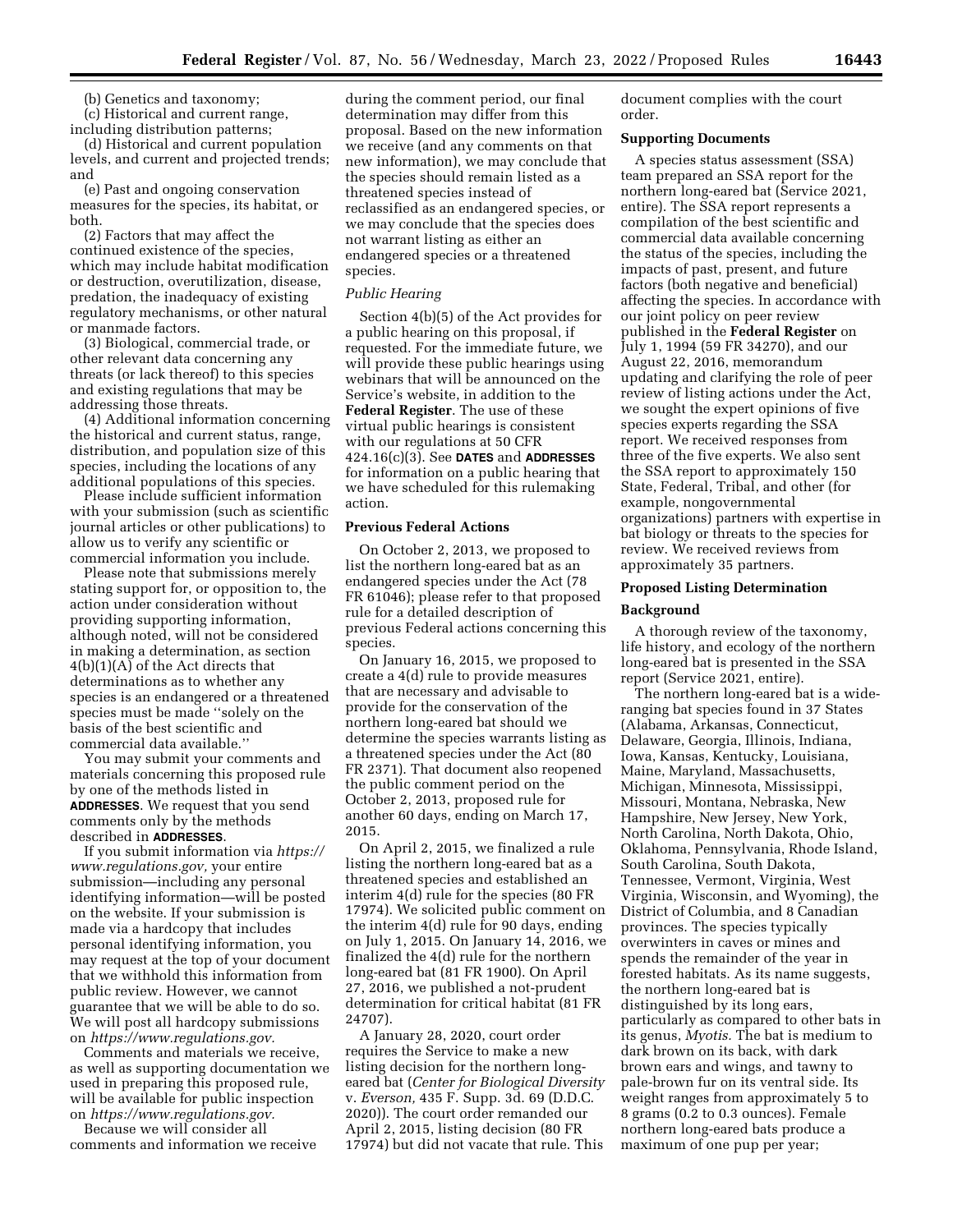=

therefore, loss of one pup results in missing one year of recruitment for a female.

The individual, population-level, and species-level needs of the northern longeared bat are summarized below in

tables 1–3. For additional information, please see the SSA report (Service 2021, chapter 2).

# TABLE 1—THE ECOLOGICAL REQUISITES FOR SURVIVAL AND REPRODUCTIVE SUCCESS OF NORTHERN-LONG-EARED BAT INDIVIDUALS

| Life stage                        | Season                                                                                                                                                                                             |                                                                                                                                                                                                                                                 |                                                                                                                                                                                                                                                                                                                                         |                                                                                                             |  |  |
|-----------------------------------|----------------------------------------------------------------------------------------------------------------------------------------------------------------------------------------------------|-------------------------------------------------------------------------------------------------------------------------------------------------------------------------------------------------------------------------------------------------|-----------------------------------------------------------------------------------------------------------------------------------------------------------------------------------------------------------------------------------------------------------------------------------------------------------------------------------------|-------------------------------------------------------------------------------------------------------------|--|--|
|                                   | Spring                                                                                                                                                                                             | Summer                                                                                                                                                                                                                                          | Fall                                                                                                                                                                                                                                                                                                                                    | Winter                                                                                                      |  |  |
| Pups (non-flying juve-<br>niles). |                                                                                                                                                                                                    | Roosting habitat with suitable con-<br>ditions for lactating females and<br>for pups to stay warm and pro-<br>tected from predators while<br>adults are foraging.                                                                               |                                                                                                                                                                                                                                                                                                                                         |                                                                                                             |  |  |
| Juveniles                         |                                                                                                                                                                                                    | Other maternity colony members<br>(colony dynamics,<br>thermoregulation), and suitable<br>roosting and foraging habitat<br>near abundant food and water<br>resources.                                                                           | Suitable roosting and foraging<br>habitat near abundant food and<br>water resources.                                                                                                                                                                                                                                                    | Habitat with suitable condi-<br>tions for prolonged bouts<br>of torpor and shortened<br>periods of arousal. |  |  |
| All adults                        | Suitable roosting and foraging<br>habitat near abundant food and<br>water resources, and habitat<br>connectivity and open-air space<br>for safe migration between win-<br>ter and summer habitats. | Summer roosts and foraging habi-<br>tat near abundant food and<br>water resources.                                                                                                                                                              | Suitable roosting and foraging<br>habitat near abundant food and<br>water resources, cave and/or<br>mine entrances or other similar<br>locations (for example, culvert,<br>tunnel) for conspecifics to swarm<br>and mate, and habitat<br>connectivity and open-air space<br>for safe migration between win-<br>ter and summer habitats. | Habitat with suitable condi-<br>tions for prolonged bouts<br>of torpor and shortened<br>periods of arousal. |  |  |
| Reproductive females              |                                                                                                                                                                                                    | Other maternity colony members<br>(colony dynamics), a network of<br>suitable roosts ( <i>i.e.</i> , multiple<br>summer roosts in close prox-<br>imity) near conspecifics, and for-<br>aging habitat near abundant<br>food and water resources. |                                                                                                                                                                                                                                                                                                                                         |                                                                                                             |  |  |

TABLE 2—POPULATION-LEVEL REQUISITES FOR A HEALTHY NORTHERN LONG-EARED BAT POPULATION

| Parameter                                                                                                      | Requirements                                                                                                                                                                            |
|----------------------------------------------------------------------------------------------------------------|-----------------------------------------------------------------------------------------------------------------------------------------------------------------------------------------|
|                                                                                                                | At a minimum, $\lambda$ must be $\geq 1$ for a population to remain stable over<br>time.                                                                                                |
|                                                                                                                | Sufficiently large N to allow for essential colony dynamics and to be<br>adequately resilient to environmental fluctuations.                                                            |
|                                                                                                                | Safe and stable winter roosting sites with suitable microclimates.                                                                                                                      |
|                                                                                                                | Safe space to migrate between spring/fall habitat and winter roost<br>sites.                                                                                                            |
| Spring and fall roosting, foraging, and commuting <i>(i.e., traveling be-</i><br>tween habitat types) habitat. | A matrix of habitat of sufficient quality and quantity to support bats as<br>they exit hibernation (lowest body condition) or as they enter hiber-<br>nation (need to put on body fat). |
| Summer roosting, foraging, and commuting habitat                                                               | A matrix of habitat of sufficient quality and quantity to support maternity<br>colonies.                                                                                                |

TABLE 3—SPECIES-LEVEL ECOLOGY: REQUISITES FOR LONG-TERM VIABILITY

[Ability to maintain self-sustaining populations over a biologically meaningful timeframe]

| 3 Rs                                                                                        | Requisites for long-term<br>viability                                                                                | Description                                                                                                                                                                                                      |  |  |
|---------------------------------------------------------------------------------------------|----------------------------------------------------------------------------------------------------------------------|------------------------------------------------------------------------------------------------------------------------------------------------------------------------------------------------------------------|--|--|
| Resiliency (populations able to withstand<br>stochastic events).                            | Healthy populations across a diversity of<br>environmental conditions.                                               | Self-sustaining populations are demographically, geneti-<br>cally, and physiologically robust, and have enough<br>suitable habitat.                                                                              |  |  |
| Redundancy (number and distribution of<br>populations to withstand catastrophic<br>events). | Multiple and sufficient distribution of pop-<br>ulations within areas of unique variation<br>(representation units). | Sufficient number and distribution of populations to<br>quard against population losses.                                                                                                                         |  |  |
| Representation (genetic and ecological di-<br>versity to maintain adaptive potential).      | Maintain adaptive diversity of the species<br>Maintain evolutionary processes                                        | Populations maintained across a range of behavioral,<br>physiological, ecological, and environmental diversity.<br>Maintain evolutionary drivers-gene flow, natural selec-<br>tion-to mimic historical patterns. |  |  |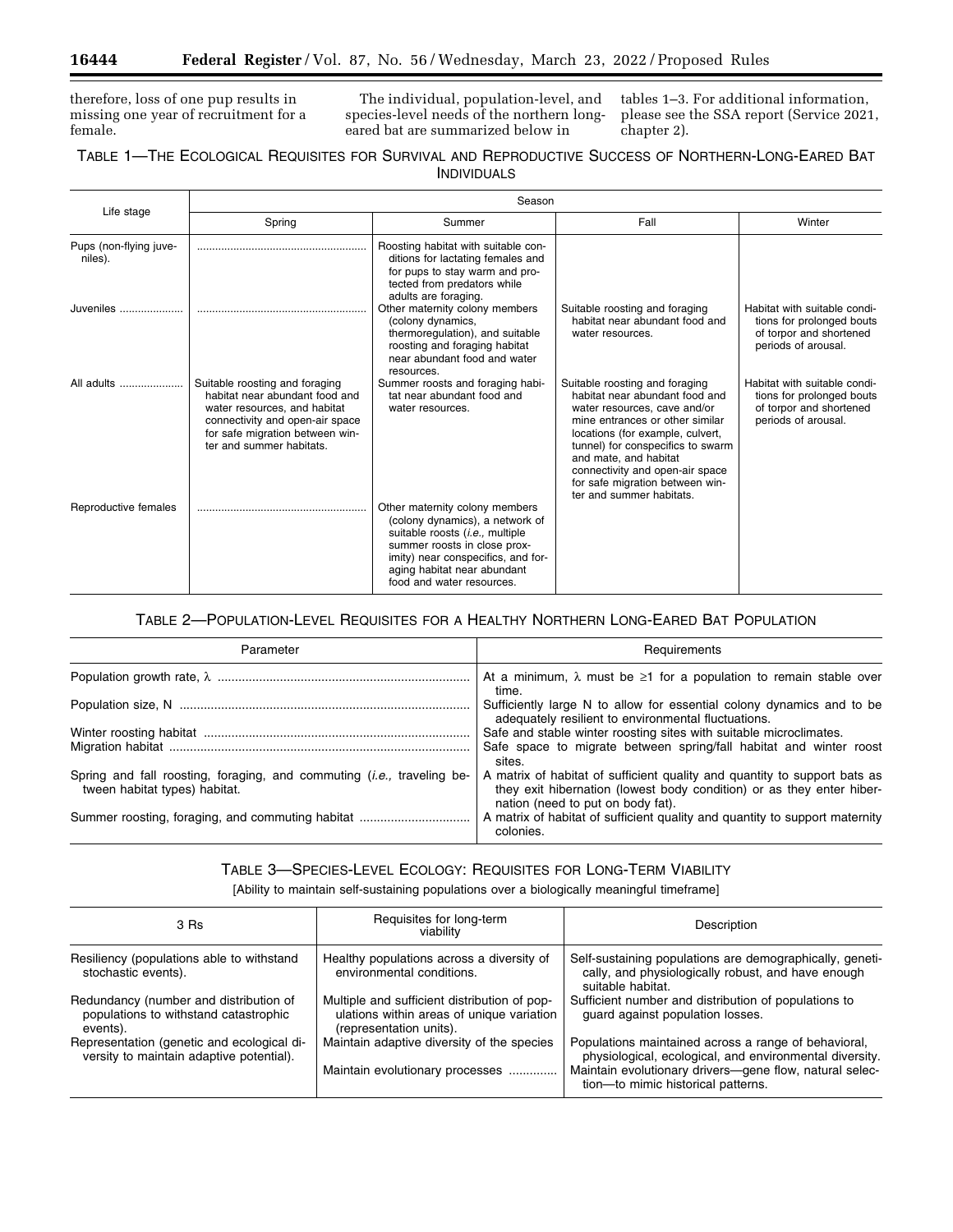# **Regulatory and Analytical Framework**

# *Regulatory Framework*

Section 4 of the Act (16 U.S.C. 1533) and its implementing regulations (50 CFR part 424) set forth the procedures for determining whether a species is an endangered species or a threatened species. The Act defines an ''endangered species'' as a species that is in danger of extinction throughout all or a significant portion of its range, and a ''threatened species'' as a species that is likely to become an endangered species within the foreseeable future throughout all or a significant portion of its range. The Act requires that we determine whether any species is an endangered species or a threatened species because of any of the following factors:

(A) The present or threatened destruction, modification, or curtailment of its habitat or range;

(B) Overutilization for commercial, recreational, scientific, or educational purposes;

(C) Disease or predation;

(D) The inadequacy of existing regulatory mechanisms; or

(E) Other natural or manmade factors affecting its continued existence.

These factors represent broad categories of natural or human-caused actions or conditions that could have an effect on a species' continued existence. In evaluating these actions and conditions, we look for those that may have a negative effect on individuals of the species, as well as other actions or conditions that may ameliorate any negative effects or may have positive effects.

We use the term ''threat'' to refer in general to actions or conditions that are known to or are reasonably likely to negatively affect individuals of a species. The term ''threat'' includes actions or conditions that have a direct impact on individuals (direct impacts), as well as those that affect individuals through alteration of their habitat or required resources (stressors). The term ''threat'' may encompass—either together or separately—the source of the action or condition or the action or condition itself.

However, the mere identification of any threat(s) does not necessarily mean that the species meets the statutory definition of an ''endangered species'' or a ''threatened species.'' In determining whether a species meets either definition, we must evaluate all identified threats by considering the expected response by the species, and the effects of the threats—in light of those actions and conditions that will ameliorate the threats—on an

individual, population, and species level. We evaluate each threat and its expected effects on the species, then analyze the cumulative effect of all of the threats on the species as a whole. We also consider the cumulative effect of the threats in light of those actions and conditions that will have positive effects on the species, such as any existing regulatory mechanisms or conservation efforts. The Secretary determines whether the species meets the definition of an ''endangered species'' or a ''threatened species'' only after conducting this cumulative analysis and describing the expected effect on the species now and in the foreseeable future.

The Act does not define the term ''foreseeable future,'' which appears in the statutory definition of ''threatened species.'' Our implementing regulations at 50 CFR 424.11(d) set forth a framework for evaluating the foreseeable future on a case-by-case basis. The term ''foreseeable future'' extends only so far into the future as the Service can reasonably determine that both the future threats and the species' responses to those threats are likely. In other words, the foreseeable future is the period of time in which we can make reliable predictions. ''Reliable'' does not mean ''certain''; it means sufficient to provide a reasonable degree of confidence in the prediction. Thus, a prediction is reliable if it is reasonable to depend on it when making decisions.

It is not always possible or necessary to define foreseeable future as a particular number of years. Analysis of the foreseeable future uses the best scientific and commercial data available and should consider the timeframes applicable to the relevant threats and to the species' likely responses to those threats in view of its life-history characteristics. Data that are typically relevant to assessing the species' biological response include speciesspecific factors such as lifespan, reproductive rates or productivity, certain behaviors, and other demographic factors.

#### *Analytical Framework*

The SSA report documents the results of our comprehensive biological review of the best scientific and commercial data regarding the status of the northern long-eared bat, including an assessment of the potential threats to the species. The SSA report does not represent a decision by the Service on whether the species should be proposed for listing as an endangered or threatened species under the Act. However, it does provide the scientific basis that informs our regulatory decisions, which involve the

further application of standards within the Act and its implementing regulations and policies. The following is a summary of the key results and conclusions from the SSA report; the full SSA report can be found at Docket No. FWS–R3–ES–2021–0140 on *[https://](https://www.regulations.gov)  [www.regulations.gov.](https://www.regulations.gov)* 

To assess the northern long-eared bat's viability, we used the three conservation biology principles of resiliency, redundancy, and representation (Shaffer and Stein 2000, pp. 306–310). Briefly, resiliency supports the ability of the species to withstand environmental and demographic stochasticity (for example, wet or dry or warm or cold years), redundancy supports the ability of the species to withstand catastrophic events (for example, droughts, large pollution events), and representation supports the ability of the species to adapt over time to long-term changes in the environment (for example, climate changes). In general, the more resilient and redundant a species is and the more representation it has, the more likely it is to sustain populations over time, even under changing environmental conditions. Using these principles, we identified the species' ecological requirements for survival and reproduction at the individual, population, and species levels, and described the beneficial and risk factors influencing the species' viability.

The SSA process can be categorized into three sequential stages. During the first stage, we evaluated the individual species' life-history needs. The next stage involved an assessment of the historical and current condition of the species' demographics and habitat characteristics, including an explanation of how the species arrived at its current condition. The final stage of the SSA involved making predictions about the species' responses to positive and negative environmental and anthropogenic influences. Throughout all of these stages, we used the best available information to characterize viability as the ability of a species to sustain populations in the wild over time. We use this information to inform our regulatory decision.

## **Summary of Biological Status and Threats**

In this discussion, we review the biological condition of the northern long-eared bat and its resources, and the threats that influence the species' current and future condition, in order to assess the species' overall viability and the risks to that viability. For a full description, see the SSA report (Service 2021, entire).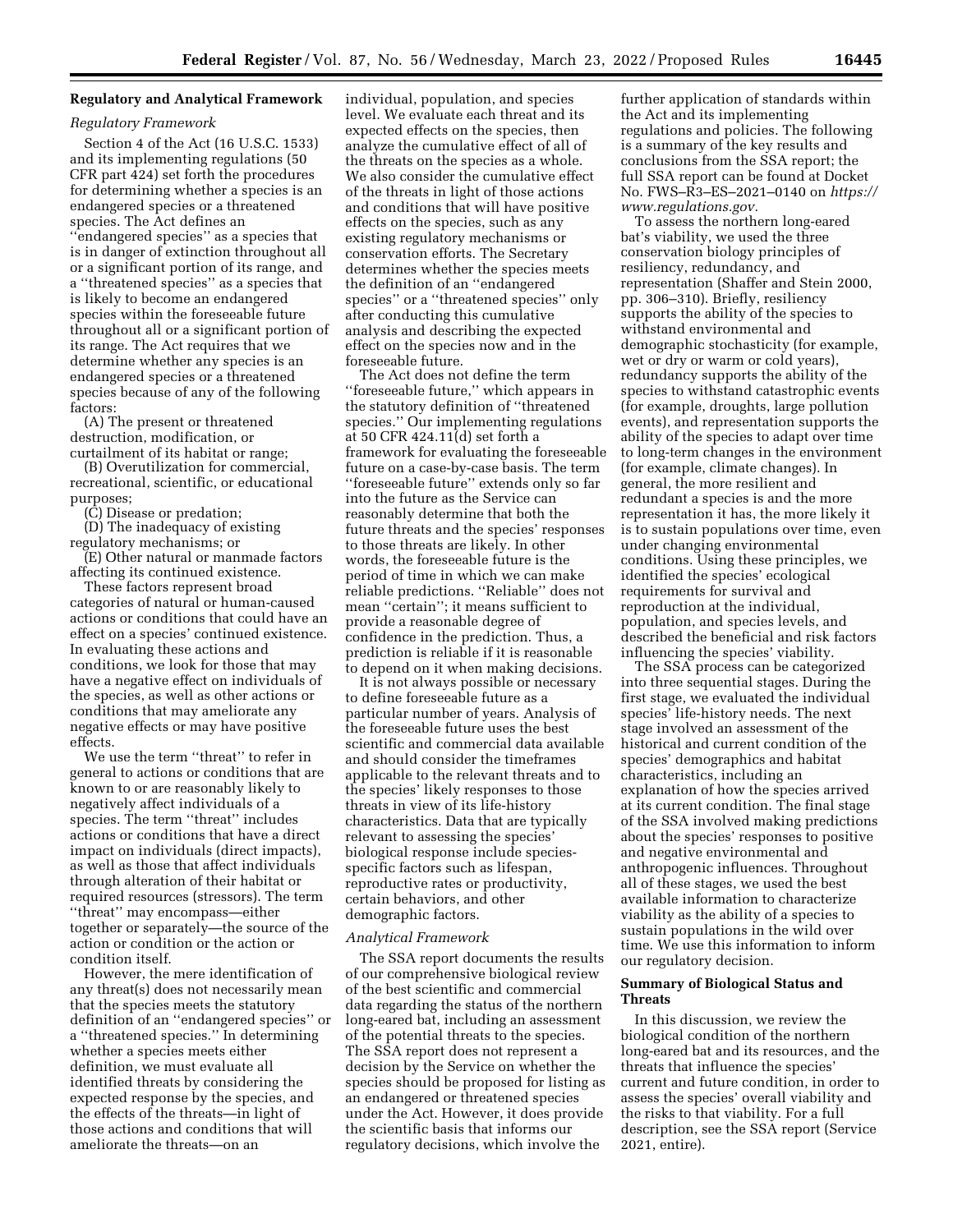Although there are other stressors affecting the northern long-eared bat, the primary factor influencing its viability is white-nose syndrome (WNS), a disease of bats caused by a fungal pathogen. Some of the other factors that influence the northern long-eared bat's viability (though to a far lesser extent than the influence of WNS) include wind energy mortality, effects from climate change, and habitat loss. These stressors and their effects to the northern long-eared bat are summarized below:

• WNS has been the foremost stressor on the northern long-eared bat for more than a decade. The fungus that causes the disease, *Pseudogymnoascus destructans* (*Pd*), invades the skin of bats. Infection leads to increases in the frequency and duration of arousals during hibernation and eventual depletion of fat reserves needed to survive winter, and results in mortality. Since its discovery in New York in 2006, *Pd* has been confirmed (or presumed) in 37 States and 7 Canadian provinces. There is no known mitigation or treatment strategy to slow the spread of *Pd* or to treat WNS in bats. WNS has caused estimated northern long-eared bat population declines of 97–100 percent across 79 percent of the species' range.

• Wind energy-related mortality of the northern long-eared bat is a stressor at local and regional levels, where northern long-eared bat populations have been impacted by WNS. In 2020, northern long-eared bats were at risk from wind mortality in approximately 49 percent of their range, based on the areas where wind turbines were in place and operating (using known northern long-eared bat occurrences, average migration distance, and the spatial distribution of wind turbines) (Service 2021, p. iv). Most bat mortality at wind energy projects is caused by direct collisions with moving turbine blades.

• Climate change variables, such as changes in temperature and precipitation, may influence the northern long-eared bat's resource needs, such as suitable roosting habitat for all seasons, foraging habitat, and prey availability. Although a changing climate may provide some benefit to the northern long-eared bat, overall negative impacts are anticipated, especially at local levels.

• Habitat loss (including but not limited to forest conversion or hibernacula disturbance or destruction) may include loss of suitable roosting or foraging habitat, resulting in longer flights between suitable roosting and foraging habitats due to habitat fragmentation, fragmentation of maternity colony networks, and direct injury or mortality. Loss or modification of winter roosts (*i.e.,* making hibernaculum no longer suitable) can result in impacts to individuals or at the population level. However, habitat loss alone is not considered to be a key stressor at the species level, and habitat does not appear to be limiting.

In evaluating current conditions of the northern long-eared bat, we used the best available data. Winter hibernacula counts provide the most consistent, long-term, reliable trend data and provide the most direct measure of WNS impacts. We also used summer data in evaluating population trends, although

the availability and quality of summer data varies temporally and spatially.

Available evidence, including both winter and summer data, indicates northern long-eared bat abundance has and will continue to decline substantially under current demographic and stressor conditions, primarily driven by the effects of WNS. As part of our assessment of the current condition of northern long-eared bat's representation, we identified and delineated the variation across the northern long-eared bat's range into geographical representation units (RPUs) using the following proxies: Variation in biological traits, genetic diversity, peripheral populations, habitat niche diversity, and steep environmental gradients.

Winter abundance (from known hibernacula) has declined rangewide (49 percent) and declined across all but one RPU (declines range from 0 to 90 percent). The number of extant winter colonies also declined rangewide (by 81 percent) and across all RPUs (40–88 percent). There has also been a noticeable shift towards smaller colony sizes, with a 96–100 percent decline in the number of large hibernacula (≥100 individuals) across the RPUs (figure 1.). We created projections (highest plausible and lowest plausible scenarios) for the species using its current condition and the current rates of mortality from WNS effects and wind energy. Rangewide abundance is projected to decline by 95 percent and the spatial extent to decline by 75 percent from historical conditions by 2030. Declines continue to be driven by the catastrophic effects of WNS.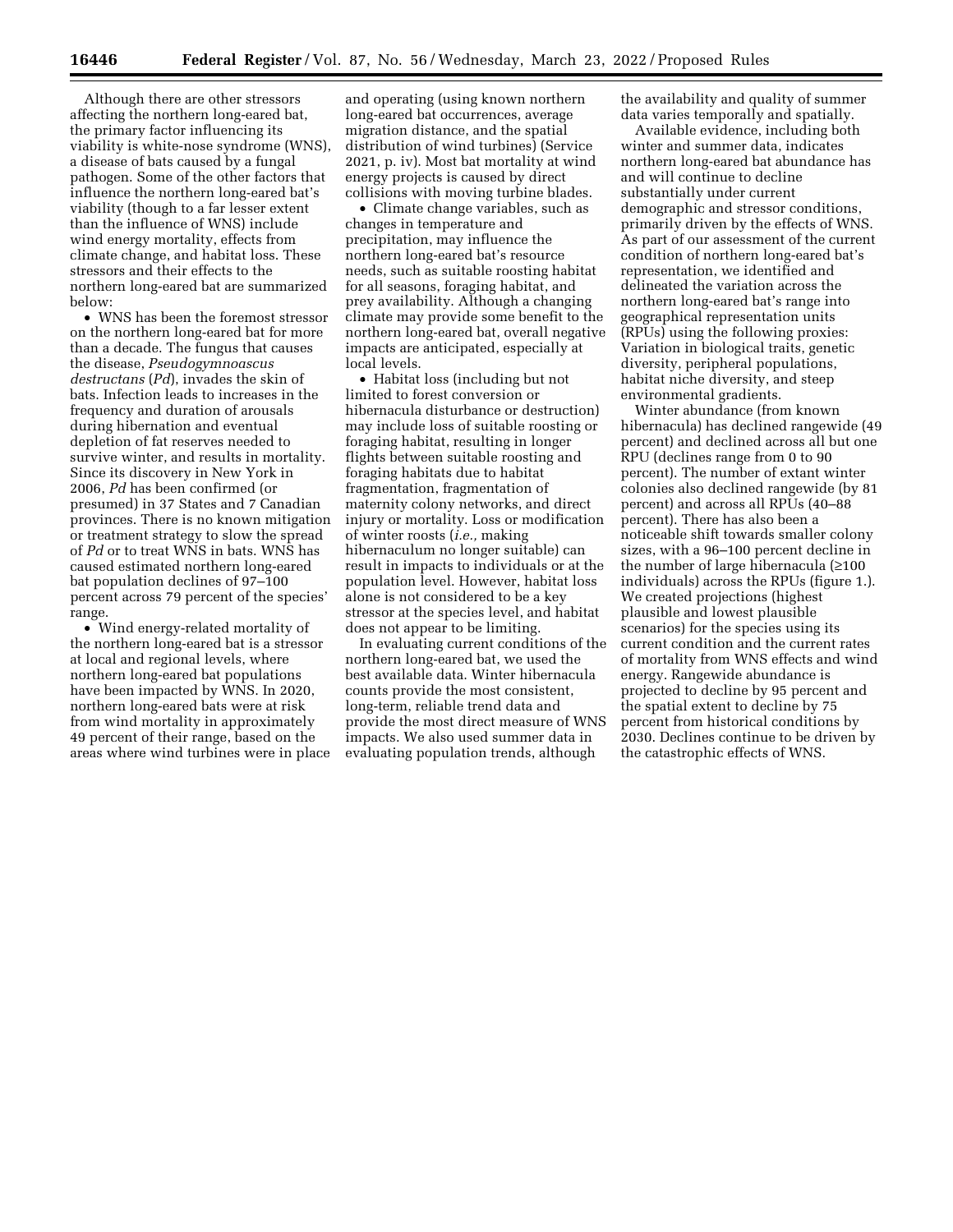

Figure 1. The number of hibernacula in each colony abundance category under current conditions.

Declining trends in abundance and extent of occurrence are also evident across much of the northern long-eared bat's summer range. Rangewide occupancy has declined by 80 percent from 2010–2019. Data collected from mobile acoustic transects found a 79 percent decline in rangewide relative abundance from 2009–2019, and summer mist-net captures declined by 43–77 percent (across RPUs) compared to pre-WNS capture rates.

As discussed above, multiple data types and analyses indicate downward trends in northern long-eared bat population abundance and distribution over the last 14 years, and the best available information indicates that this downward trend will continue. Northern long-eared bat abundance (winter and summer), number of occupied hibernacula, spatial extent, and summer habitat occupancy across the range and within all RPUs are decreasing. Since the occurrence of WNS, northern long-eared bat abundance has steeply declined, leaving populations with small numbers of individuals. At these low population sizes, colonies are vulnerable to extirpation from stochastic events and the deleterious effects of reduced population sizes such as limiting natural selection processes and decreased genetic diversity. Furthermore, small populations generally cannot rescue one another from such a depressed state because of the northern long-eared bat's low

reproduction output (one pup per year) and its high philopatry (tending to return to a particular area). These inherent life-history traits limit the ability of populations to recover from low abundances. Consequently, effects of small population sizes exacerbate the effects of current and future declines due to continued exposure to WNS, mortality from wind turbines, and impacts associated with habitat loss and climate change.

Therefore, northern long-eared bat's resiliency is greatly compromised in its current condition. Because northern long-eared bat's abundance and spatial extent have so dramatically declined, it has also become more vulnerable to catastrophic events. In other words, its redundancy has also declined dramatically. The steep and continued declines in abundance have likely led to reductions in genetic diversity, and thereby reduced northern long-eared bat adaptive capacity, and a decline in the species' overall representation. Moreover, at its current low abundance, loss of genetic diversity will likely accelerate. Consequently, limited natural selection processes and decreased genetic diversity will further lessen the species' ability to adapt to novel changes and exacerbate declines due to continued exposure to WNS, mortality from wind turbines, and impacts associated with habitat loss and climate change. Thus, even without further WNS spread and additional wind energy development (northern

long-eared bat's current condition), its viability is likely to continue to rapidly decline over the next 10 years.

#### Future Condition

As part of the SSA, we also developed two future condition scenarios to capture the range of uncertainties regarding future threats and the projected responses by the northern long-eared bat. Our scenarios included a plausible highest impact scenario and a plausible lowest impact scenario for each primary threat. Because we determined that the current condition of the northern long-eared bat is consistent with an endangered species (see Determination of Species Status, below), we are not presenting the results of the future scenarios in this proposed rule. Please refer to the SSA report (Service 2021) for the full analysis of future scenarios.

We note that, by using the SSA framework to guide our analysis of the scientific information documented in the SSA report, we have not only analyzed individual effects on the species, but we have also analyzed their potential cumulative effects. We incorporate the cumulative effects into our SSA analysis when we characterize the current and future condition of the species. To assess the current and future condition of the species, we undertake an iterative analysis that encompasses and incorporates the threats individually and then accumulates and evaluates the effects of all the factors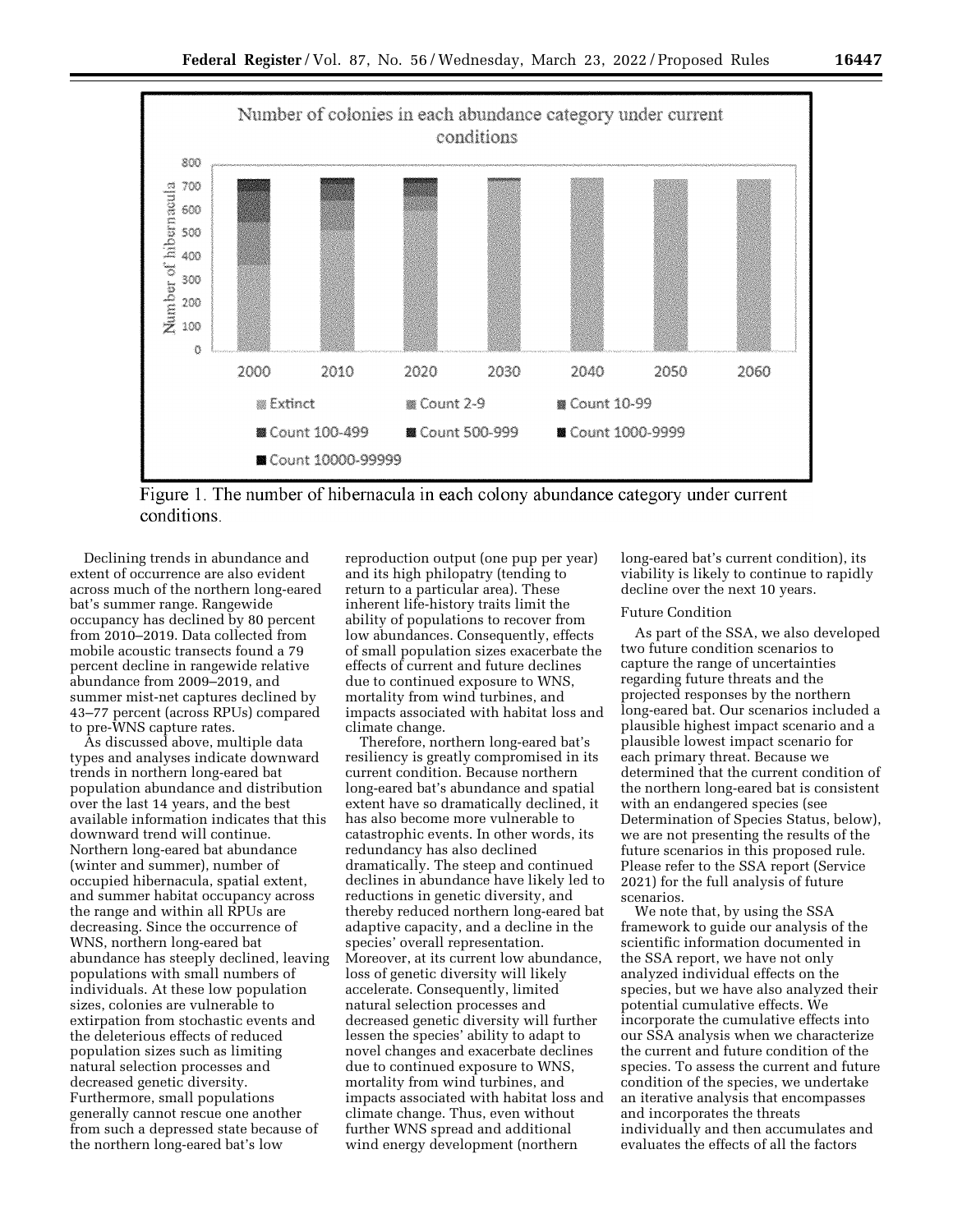that may be influencing the species, including threats and conservation efforts. Because the SSA framework considers not just the presence of the factors, but to what degree they collectively influence risk to the entire species, our assessment integrates the cumulative effects of the factors and replaces a standalone cumulative effects analysis.

#### *Conservation Efforts and Regulatory Mechanisms*

Below is a brief description of conservation measures and regulatory mechanisms currently in place. Please see the SSA report for a more detailed description (Service 2021, Appendix 4).

Multiple national and international efforts are underway in an attempt to reduce the impacts of WNS. Despite these efforts, there are no proven measures to reduce the severity of impacts of WNS. More than 100 State and Federal agencies, Tribes, organizations, and institutions are engaged in this collaborative work to combat WNS and conserve affected bats. Partners from all 37 States in the northern long-eared bat's range, Canada, and Mexico are engaged in collaborations to conduct disease surveillance, population monitoring, and management actions in preparation for or response to WNS.

To reduce bat fatalities, some wind facilities ''feather'' turbine blades (*i.e.,*  pitch turbine blades parallel with the prevailing wind direction to slow rotation speeds) at low wind speeds at times when bats are more likely to be present. The wind speed at which the turbine blades begin to generate electricity is known as the ''cut-in speed,'' and this can be set at the manufacturer's recommended speed or at a higher threshold, typically referred to as curtailment. The effectiveness of feathering below various cut-in speeds differs among sites and years (Arnett et al. 2013, entire; Berthinussen et al. 2021, pp. 94–106); nonetheless, most studies have shown all-bat (based on dead bats detected from all bat species) fatality reductions of greater than 50 percent associated with raising cut-in speeds by 1.0–3.0 meters per second (m/ s) above the manufacturer's cut-in speed (Arnett et al. 2013, entire; USFWS unpublished data). The effectiveness of curtailment at reducing fatality rates specifically for the northern long-eared bat has not been documented.

All States have active forestry programs with a variety of goals and objectives. Several States have established habitat protection buffers around known Indiana bat hibernacula that will also serve to benefit other bat

species by maintaining sufficient quality and quantity of swarming habitat. Some States conduct some of their forest management activities in the winter within known listed bat home ranges as a measure that would protect maternity colonies and non-volant (non-flying) pups during summer months. Depending on the type and timing of activities, forest management can be beneficial to bat species (for example, maintaining or increasing suitable roosting and foraging habitat). Forest management that results in heterogeneous (including forest type, age, and structural characteristics) habitat may benefit tree-roosting bat species such as northern long-eared bat (Silvis et al. 2016, p. 37). Silvicultural practices can meet both male and female northern long-eared bats' roosting requirements by maintaining largediameter snags in early stages of decay, while allowing for regeneration of forests (Lacki and Schwierjohann 2001, p. 487).

Many State and Federal agencies, conservation organizations, and land trusts have installed bat-friendly gates to protect important hibernation sites. All known hibernacula within national grasslands and forestlands of the Rocky Mountain Region of the U.S. Forest Service (USFS) are closed during the winter hibernation period, primarily due to the threat of WNS, although this will reduce disturbance to bats in general inhabiting these hibernacula (USFS 2013, unpaginated). Because of concern over the importance of bat roosts, including hibernacula, the American Society of Mammalogists developed guidelines for protection of roosts, many of which have been adopted by government agencies and special interest groups (Sheffield *et al.*  1992, p. 707). Also, regulations, such as the Federal Cave Resources Protection Act (16 U.S.C. 4301 *et seq.*), protect caves on Federal lands by limiting access to some caves, thereby reducing disturbance. Finally, many Indiana bat hibernacula have been gated, and some have been permanently protected via acquisition or easement, which provides benefits to other bats that also use the sites, including the northern long-eared bat.

The northern long-eared bat is listed as endangered under Canada's Species at Risk Act (COSEWIC 2013, entire). In addition, the northern long-eared bat receives varying degrees of protection through State laws, which designate the species as endangered in 9 States (Arkansas, Connecticut, Delaware, Indiana, Maine, Massachusetts, Missouri, New Hampshire, and Vermont); as threatened in 10 States

(Georgia, Illinois, Louisiana, Maryland, New York, Ohio, Pennsylvania, Tennessee, Virginia, and Wisconsin); and as a species of special concern in 10 States (Alabama, Iowa, Michigan, Minnesota, Mississippi, Oklahoma, South Carolina, South Dakota, West Virginia, and Wyoming).

# **Determination of Northern Long-Eared Bat Status**

Section 4 of the Act (16 U.S.C. 1533) and its implementing regulations (50 CFR part 424) set forth the procedures for determining whether a species meets the definition of an endangered species or a threatened species. The Act defines an ''endangered species'' as a species in danger of extinction throughout all or a significant portion of its range, and a ''threatened species'' as a species likely to become an endangered species within the foreseeable future throughout all or a significant portion of its range. The Act requires that we determine whether a species meets the definition of an endangered species or a threatened species because of any of the following factors: (A) The present or threatened destruction, modification, or curtailment of its habitat or range; (B) overutilization for commercial, recreational, scientific, or educational purposes; (C) disease or predation; (D) the inadequacy of existing regulatory mechanisms; or (E) other natural or manmade factors affecting its continued existence.

### *Status Throughout All of Its Range*

WNS has been the foremost stressor on the northern long-eared bat for more than a decade and continues to be currently. The fungus that causes the disease, *Pd,* invades the skin of bats and leads to infection that increases the frequency and duration of arousals during hibernation that eventually deplete the fat reserves needed to survive winter and results in mortality. There is no known mitigation or treatment strategy to slow the spread of *Pd* or to treat WNS in bats. WNS has caused estimated northern long-eared bat population declines of 97–100 percent across 79 percent of the species' range (Factor C). Winter abundance (from known hibernacula) has declined rangewide (49 percent) and declined across all but one RPU (declines range from 0 to 90 percent), and the number of extant winter colonies also declined rangewide (81 percent) and across all RPUs (40–88 percent). There has also been a noticeable shift towards smaller colony sizes, with a 96–100 percent decline in the number of large hibernacula (≥100 individuals). Rangewide summer occupancy has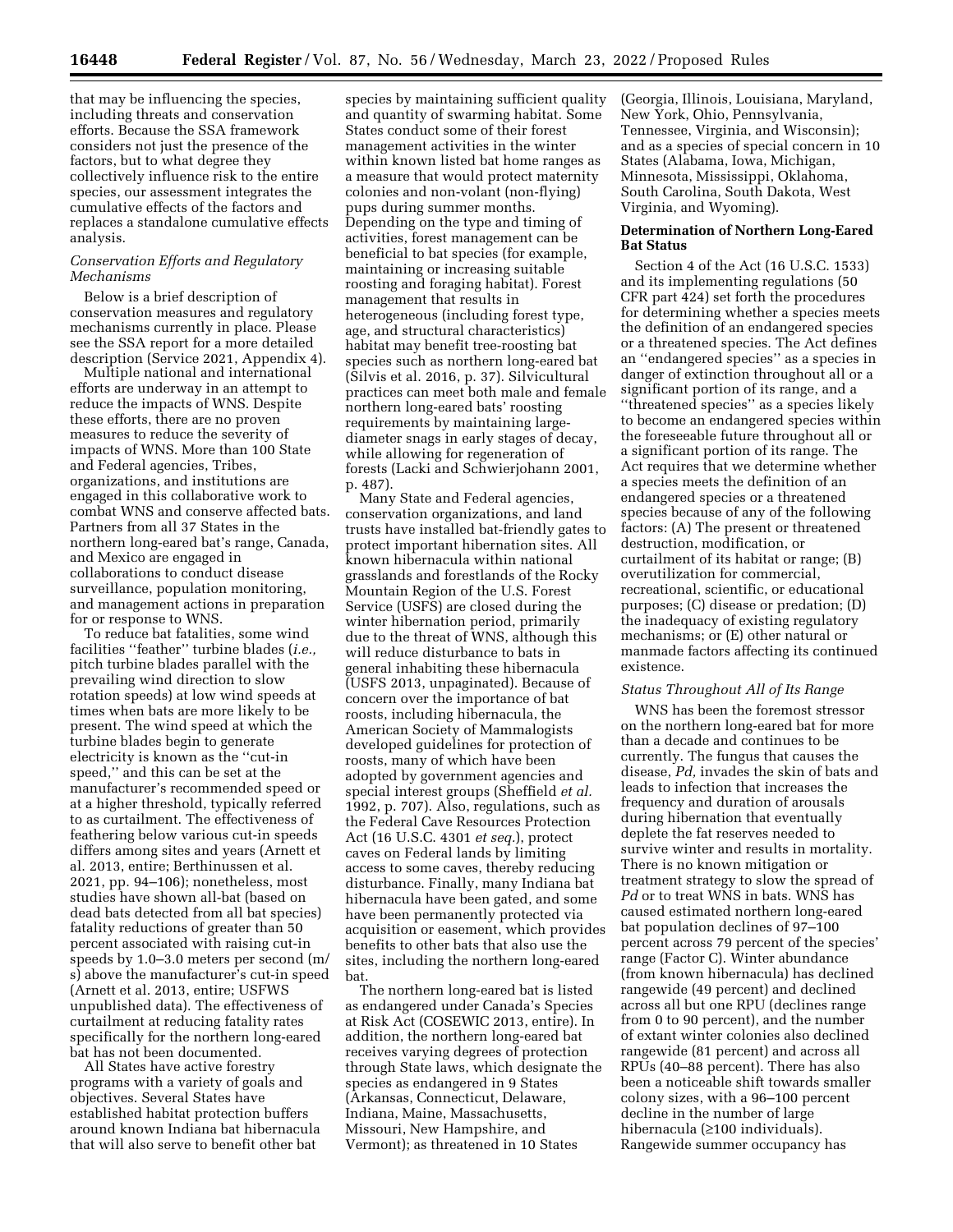declined by 80 percent from 2010–2019. Summer data collected from mobile acoustic transects found a 79 percent decline in rangewide relative abundance from 2009–2019, and summer mist-net captures declined by 43–77 percent (across RPUs) compared to pre-WNS capture rates. We created projections for the species using its current condition and the current rates of mortality from WNS effects and wind energy. Rangewide abundance is projected to decline by 95 percent and the spatial extent is projected to decline by 75 percent from historical conditions by 2030.

As a result of these steep population declines, the northern long-eared bat's resiliency is greatly compromised in its current condition. Because the northern long-eared bat's abundance and spatial extent substantially declined, its redundancy has decreased such that northern long-eared bats are more vulnerable to catastrophic events. The northern long-eared bat's representation has also been reduced, as the steep and continued declines in abundance have likely led to reductions in genetic diversity, and thereby reduced the northern long-eared bat's adaptive capacity. Further, the projected widespread reduction in the distribution of occupied hibernacula under current conditions will lead to losses in the diversity of environments and climatic conditions occupied, which will impede natural selection and further limit the northern long-eared bat's ability to adapt to changing environmental conditions. Moreover, at its current low abundance, loss of genetic diversity via genetic drift will likely accelerate. Consequently, limiting natural selection process and decreasing genetic diversity will further lessen the northern long-eared bat's ability to adapt to novel changes (currently ongoing as well as future changes) and exacerbate declines due to continued exposure to WNS and other stressors. Thus, even without further *Pd* spread and additional pressure from other stressors, the northern long-eared bat's viability has declined substantially and is expected to continue to rapidly decline over the near term.

Current population trends and status indicate this species is currently in danger of extinction. The species continues to experience the catastrophic effects of WNS and the compounding effect of other stressors from which extinction is now a plausible outcome under the current conditions. Therefore, the species meets the Act's definition of an endangered species rather than of a threatened species. Thus, after assessing the best available information, we

determine that the northern long-eared bat is in danger of extinction throughout all of its range.

# *Status Throughout a Significant Portion of Its Range*

Under the Act and our implementing regulations, a species may warrant listing if it is in danger of extinction or likely to become so in the foreseeable future throughout all or a significant portion of its range. We have determined that the northern long-eared bat is in danger of extinction throughout all of its range and accordingly did not undertake an analysis of any significant portion of its range. Because the northern long-eared bat warrants listing as endangered throughout all of its range, our determination does not conflict with the decision in *Center for Biological Diversity* v. *Everson,* 2020 WL 437289 (D.D.C. Jan. 28, 2020), because that decision related to significant portion of the range analyses for species that warrant listing as threatened, not endangered, throughout all of their range.

#### *Determination of Status*

Our review of the best available scientific and commercial information indicates that the northern long-eared bat meets the Act's definition of an endangered species. Therefore, we propose to list the northern long-eared bat as an endangered species in accordance with sections 3(6) and  $4(a)(1)$  of the Act.

## **Available Conservation Measures**

Conservation measures provided to species listed as endangered or threatened species under the Act include recognition, recovery actions, requirements for Federal protection, and prohibitions against certain practices. Recognition through listing results in public awareness, and conservation by Federal, State, Tribal, and local agencies, private organizations, and individuals. The Act encourages cooperation with the States and other countries and calls for recovery actions to be carried out for listed species. The protection required by Federal agencies and the prohibitions against certain activities are discussed, in part, below.

The primary purpose of the Act is the conservation of endangered and threatened species and the ecosystems upon which they depend. The ultimate goal of such conservation efforts is the recovery of these listed species, so that they no longer need the protective measures of the Act. Section 4(f) of the Act calls for the Service to develop and implement recovery plans for the conservation of endangered and

threatened species. The recovery planning process involves the identification of actions that are necessary to halt or reverse the species' decline by addressing the threats to its survival and recovery. The goal of this process is to restore listed species to a point where they are secure, selfsustaining, and functioning components of their ecosystems.

Recovery planning consists of preparing draft and final recovery plans, beginning with the development of a recovery outline, and making it available to the public within 30 days of a final listing determination. The recovery outline guides the immediate implementation of urgent recovery actions and describes the process to be used to develop a recovery plan. Revisions of the plan may be done to address continuing or new threats to the species, as new substantive information becomes available. The recovery plan also identifies recovery criteria for review of when a species may be ready for reclassification from endangered to threatened (''downlisting'') or removal from protected status (''delisting''), and methods for monitoring recovery progress. Recovery plans also establish a framework for agencies to coordinate their recovery efforts and provide estimates of the cost of implementing recovery tasks. Recovery teams (composed of species experts, Federal and State agencies, nongovernmental organizations, and stakeholders) are often established to develop recovery plans. When completed, the recovery outline, draft recovery plan, and the final recovery plan will be available on our website (*[https://www.fws.gov/](https://www.fws.gov/species/northern-bat-myotis-septentrionalis)  [species/northern-bat-myotis](https://www.fws.gov/species/northern-bat-myotis-septentrionalis)[septentrionalis](https://www.fws.gov/species/northern-bat-myotis-septentrionalis)*), or from our Minnesota Wisconsin Ecological Services Field Office (see **FOR FURTHER INFORMATION CONTACT**).

Implementation of recovery actions generally requires the participation of a broad range of partners, including other Federal agencies, States, Tribes, nongovernmental organizations, businesses, and private landowners. Examples of recovery actions include habitat restoration (for example, restoration of native vegetation), research, captive propagation and reintroduction, and outreach and education. The recovery of many listed species cannot be accomplished solely on Federal lands because their range may occur primarily or solely on non-Federal lands. To achieve recovery of these species requires cooperative conservation efforts on private, State, and Tribal lands.

For listed species, funding for recovery actions is available from a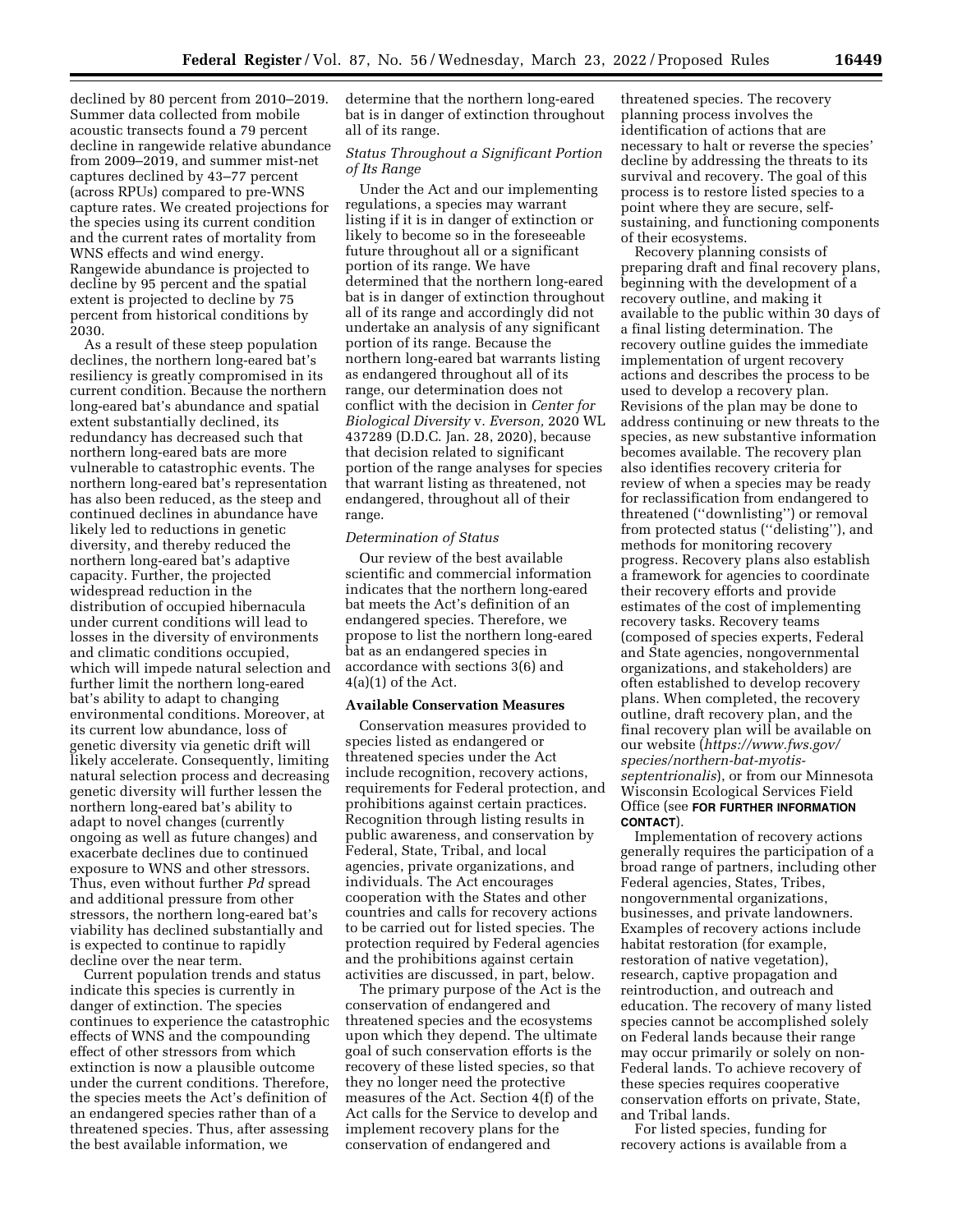variety of sources, including Federal budgets, State programs, and cost-share grants for non-Federal landowners, the academic community, and nongovernmental organizations. In addition, pursuant to section 6 of the Act, the States of Alabama, Arkansas, Connecticut, Delaware, Georgia, Illinois, Indiana, Iowa, Kansas, Kentucky, Louisiana, Maine, Maryland, Massachusetts, Michigan, Minnesota, Mississippi, Missouri, Montana, Nebraska, New Hampshire, New Jersey, New York, North Carolina, North Dakota, Ohio, Oklahoma, Pennsylvania, Rhode Island, South Carolina, South Dakota, Tennessee, Vermont, Virginia, West Virginia, Wisconsin, and Wyoming will continue to be eligible for Federal funds to implement management actions that promote the protection or recovery of the northern long-eared bat. Information on our grant programs that are available to aid species recovery can be found at: *[https://www.fws.gov/grants.](https://www.fws.gov/grants)* 

Please let us know if you are interested in participating in recovery efforts for this species. Additionally, we invite you to submit any new information on this species whenever it becomes available and any information you may have for recovery planning purposes (see **FOR FURTHER INFORMATION CONTACT**).

Section 7(a) of the Act requires Federal agencies to evaluate their actions with respect to any species that is proposed or listed as an endangered or threatened species and with respect to its critical habitat, if any is designated. Regulations implementing this interagency cooperation provision of the Act are codified at 50 CFR part 402. Section 7(a)(4) of the Act requires Federal agencies to confer with the Service on any action that is likely to jeopardize the continued existence of a species proposed for listing or result in destruction or adverse modification of proposed critical habitat. If a species is listed subsequently, section 7(a)(2) of the Act requires Federal agencies to ensure that activities they authorize, fund, or carry out are not likely to jeopardize the continued existence of the species or destroy or adversely modify its critical habitat. If a Federal action may affect a listed species or its critical habitat, the responsible Federal agency must enter into consultation with the Service.

Federal agency actions within the species' habitat that may require conference or consultation or both as described in the preceding paragraph include, but are not limited to, management and any other landscapealtering activities on Federal lands administered by the U.S. Fish and

Wildlife Service, U.S. Forest Service, Bureau of Land Management, National Park Service, and other Federal agencies; issuance of section 404 Clean Water Act (33 U.S.C. 1251 *et seq.*) permits by the U.S. Army Corps of Engineers; and construction and maintenance of roads or highways by the Federal Highway Administration.

The Act and its implementing regulations set forth a series of general prohibitions and exceptions that apply to endangered wildlife. The prohibitions of section 9(a)(1) of the Act, codified at 50 CFR 17.21, make it illegal for any person subject to the jurisdiction of the United States to take (which includes harass, harm, pursue, hunt, shoot, wound, kill, trap, capture, or collect; or to attempt any of these) endangered wildlife within the United States or on the high seas. In addition, it is unlawful to import; export; deliver, receive, carry, transport, or ship in interstate or foreign commerce in the course of commercial activity; or sell or offer for sale in interstate or foreign commerce any species listed as an endangered species. It is also illegal to possess, sell, deliver, carry, transport, or ship any such wildlife that has been taken illegally. Certain exceptions apply to employees of the Service, the National Marine Fisheries Service, other Federal land management agencies, and State conservation agencies.

We may issue permits to carry out otherwise prohibited activities involving endangered wildlife under certain circumstances. Regulations governing permits are codified at 50 CFR 17.22. With regard to endangered wildlife, a permit may be issued for the following purposes: For scientific purposes, to enhance the propagation or survival of the species, and for incidental take in connection with otherwise lawful activities. The statute also contains certain exemptions from the prohibitions, which are found in sections 9 and 10 of the Act.

It is our policy, as published in the **Federal Register** on July 1, 1994 (59 FR 34272), to identify to the maximum extent practicable at the time a species is listed, those activities that would or would not constitute a violation of section 9 of the Act. The intent of this policy is to increase public awareness of the effect of a proposed listing on proposed and ongoing activities within the range of the species proposed for listing.

At this time, we are unable to identify specific activities that would not be considered to result in a violation of section 9 of the Act because the northern long-eared bat occurs in a variety of habitat conditions across its

range and it is likely that site-specific conservation measures may be needed for activities that may directly or indirectly affect the species.

Based on the best available information, the following activities may potentially result in a violation of section 9 of the Act if they are not authorized in accordance with applicable law; this list is not comprehensive:

(1) Unauthorized collecting, handling, possessing, selling, delivering, carrying, or transporting of the species, including import or export across State lines and international boundaries, except for properly documented antique specimens of these taxa at least 100 years old, as defined by section 10(h)(1) of the Act.

(2) Incidental take of the species without authorization pursuant to section 7 or section  $10(a)(1)(B)$  of the Act.

(3) Disturbance or destruction (or otherwise making a hibernaculum no longer suitable) of known hibernacula due to commercial or recreational activities during known periods of hibernation.

(4) Unauthorized destruction or modification of suitable forested habitat (including unauthorized grading, leveling, burning, herbicide spraying, or other destruction or modification of habitat) in ways that kills or injures individuals by significantly impairing the species' essential breeding, foraging, sheltering, commuting, or other essential life functions.

(5) Unauthorized removal or destruction of trees and other natural and manmade structures being used as roosts by the northern long-eared bat that results in take of the species.

(6) Unauthorized release of biological control agents that attack any life stage of this taxon.

(7) Unauthorized removal or exclusion from buildings or artificial structures being used as roost sites by the species, resulting in take of the species.

(8) Unauthorized building and operation of wind energy facilities within areas used by the species, which results in take of the species.

(9) Unauthorized discharge of chemicals, fill, or other materials into sinkholes, which may lead to contamination of known northern longeared bat hibernacula.

Questions regarding whether specific activities would constitute a violation of section 9 of the Act should be directed to the Minnesota Wisconsin Ecological Services Field Office (see **FOR FURTHER INFORMATION CONTACT**).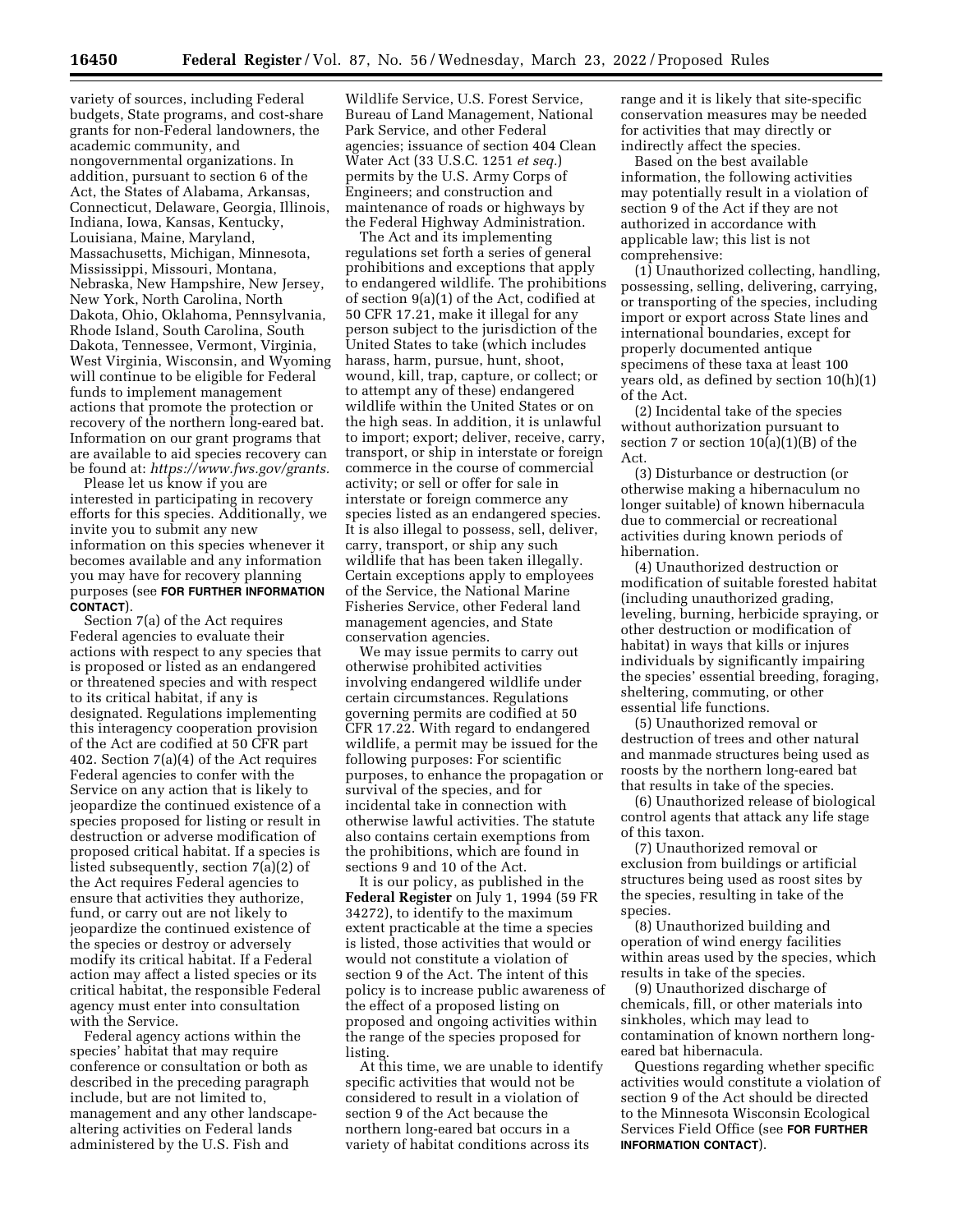### **Effects of This Rule**

If this rule is adopted as proposed, it would reclassify the northern long-eared bat from a threatened species to an endangered species on the List of Endangered and Threatened Wildlife. It would also remove the species-specific section 4(d) rule for the northern longeared bat, because 4(d) rules apply only to species listed as threatened species under the Act. The Act's full suite of prohibitions and exceptions to those prohibitions for endangered species (see sections 9 and 10 of the Act) would then apply to the northern long-eared bat.

#### **Public Hearings**

We have scheduled a public informational meeting with a public hearing on this proposed rule for the northern long-eared bat. We will hold the public informational meeting and public hearing on the date and time listed above under *Public informational meeting and public hearing* in **DATES**. We are holding the public informational meeting and public hearing via the Zoom online video platform and via teleconference so that participants can attend remotely. For security purposes, registration is required. To listen and view the meeting and hearing via Zoom, listen to the meeting and hearing by telephone, or provide oral public comments at the public hearing by Zoom or telephone, you must register. For information on how to register, or if you encounter problems joining Zoom the day of the meeting, visit *[https://](https://www.fws.gov/species/northern-bat-myotis-septentrionalis) [www.fws.gov/species/northern-bat](https://www.fws.gov/species/northern-bat-myotis-septentrionalis)[myotis-septentrionalis.](https://www.fws.gov/species/northern-bat-myotis-septentrionalis)* Registrants will receive the Zoom link and the telephone number for the public informational meeting and public hearing. If applicable, interested members of the public not familiar with the Zoom platform should view the Zoom video tutorials (*[https://support.zoom.us/hc/](https://support.zoom.us/hc/en-us/articles/206618765-Zoom-video-tutorials)  [en-us/articles/206618765-Zoom-video](https://support.zoom.us/hc/en-us/articles/206618765-Zoom-video-tutorials)[tutorials](https://support.zoom.us/hc/en-us/articles/206618765-Zoom-video-tutorials)*) prior to the public informational meeting and public hearing.

The public hearing will provide interested parties an opportunity to present verbal testimony (formal, oral comments) regarding this proposed rule. While the public informational meeting will be an opportunity for dialogue with the Service, the public hearing is not: It is a forum for accepting formal verbal testimony. In the event there is a large attendance, the time allotted for oral statements may be limited. Therefore, anyone wishing to make an oral statement at the public hearing for the record is encouraged to provide a prepared written copy of their statement to us through the Federal eRulemaking

Portal, or U.S. mail (see **ADDRESSES**, above). There are no limits on the length of written comments submitted to us. Anyone wishing to make an oral statement at the public hearing must register before the hearing *[https://](https://www.fws.gov/species/northern-bat-myotis-septentrionalis) [www.fws.gov/species/northern-bat](https://www.fws.gov/species/northern-bat-myotis-septentrionalis)[myotis-septentrionalis.](https://www.fws.gov/species/northern-bat-myotis-septentrionalis)* The use of a virtual public hearing is consistent with our regulations at 50 CFR 424.16(c)(3).

#### **Required Determinations**

#### *Clarity of the Rule*

We are required by Executive Orders 12866 and 12988 and by the Presidential Memorandum of June 1, 1998, to write all rules in plain language. This means that each rule we publish must:

(1) Be logically organized;

(2) Use the active voice to address readers directly;

(3) Use clear language rather than jargon;

(4) Be divided into short sections and sentences; and

(5) Use lists and tables wherever possible.

If you feel that we have not met these requirements, send us comments by one of the methods listed in **ADDRESSES**. To better help us revise the rule, your comments should be as specific as possible. For example, you should tell us the numbers of the sections or paragraphs that are unclearly written, which sections or sentences are too long, the sections where you feel lists or tables would be useful, etc.

## *National Environmental Policy Act (42 U.S.C. 4321 et seq.)*

We have determined that environmental assessments and environmental impact statements, as defined under the authority of the National Environmental Policy Act (NEPA; 42 U.S.C. 4321 *et seq.*), need not be prepared in connection with listing a species as an endangered or threatened species under the Endangered Species Act. We published a notice outlining our reasons for this determination in the **Federal Register**  on October 25, 1983 (48 FR 49244). This position was upheld by the U.S. Court of Appeals for the Ninth Circuit (*Douglas County* v. *Babbitt,* 48 F.3d 1495 (9th Cir. 1995), cert. denied 516 U.S. 1042 (1996)).

### *Government-to-Government Relationship With Tribes*

In accordance with the President's memorandum of April 29, 1994 (Government-to-Government Relations with Native American Tribal Governments; 59 FR 22951), Executive

Order 13175 (Consultation and Coordination with Indian Tribal Governments), and the Department of the Interior's manual at 512 DM 2, we readily acknowledge our responsibility to communicate meaningfully with recognized Federal Tribes on a government-to-government basis. In accordance with Secretarial Order 3206 of June 5, 1997 (American Indian Tribal Rights, Federal-Tribal Trust Responsibilities, and the Endangered Species Act), we readily acknowledge our responsibilities to work directly with Tribes in developing programs for healthy ecosystems, to acknowledge that Tribal lands are not subject to the same controls as Federal public lands, to remain sensitive to Indian culture, and to make information available to Tribes. We solicited information, provided updates, and invited participation in the SSA process in emails sent to Tribes, nationally, in April 2020 and November 2020. We will continue to work with Tribal entities during the development of the northern long-eared bat final listing determination.

#### **References Cited**

A complete list of references cited in this rulemaking is available on the internet at *<https://www.regulations.gov>*  and upon request from the Minnesota Wisconsin Ecological Services Field Office (see **FOR FURTHER INFORMATION CONTACT**).

### **Authors**

The primary authors of this proposed rule are staff members of the Fish and Wildlife Service's Species Assessment Team and the Minnesota Wisconsin Ecological Services Field Office.

#### **List of Subjects in 50 CFR Part 17**

Endangered and threatened species, Exports, Imports, Reporting and recordkeeping requirements, Transportation.

### **Proposed Regulation Promulgation**

Accordingly, we propose to amend part 17, subchapter B of chapter I, title 50 of the Code of Federal Regulations, as set forth below:

## **PART 17—ENDANGERED AND THREATENED WILDLIFE AND PLANTS**

■ 1. The authority citation for part 17 continues to read as follows:

**Authority:** 16 U.S.C. 1361–1407; 1531– 1544; and 4201–4245, unless otherwise noted.

■ 2. Amend § 17.11, in paragraph (h), by revising the entry for ''Bat, northern long-eared'' under MAMMALS in the